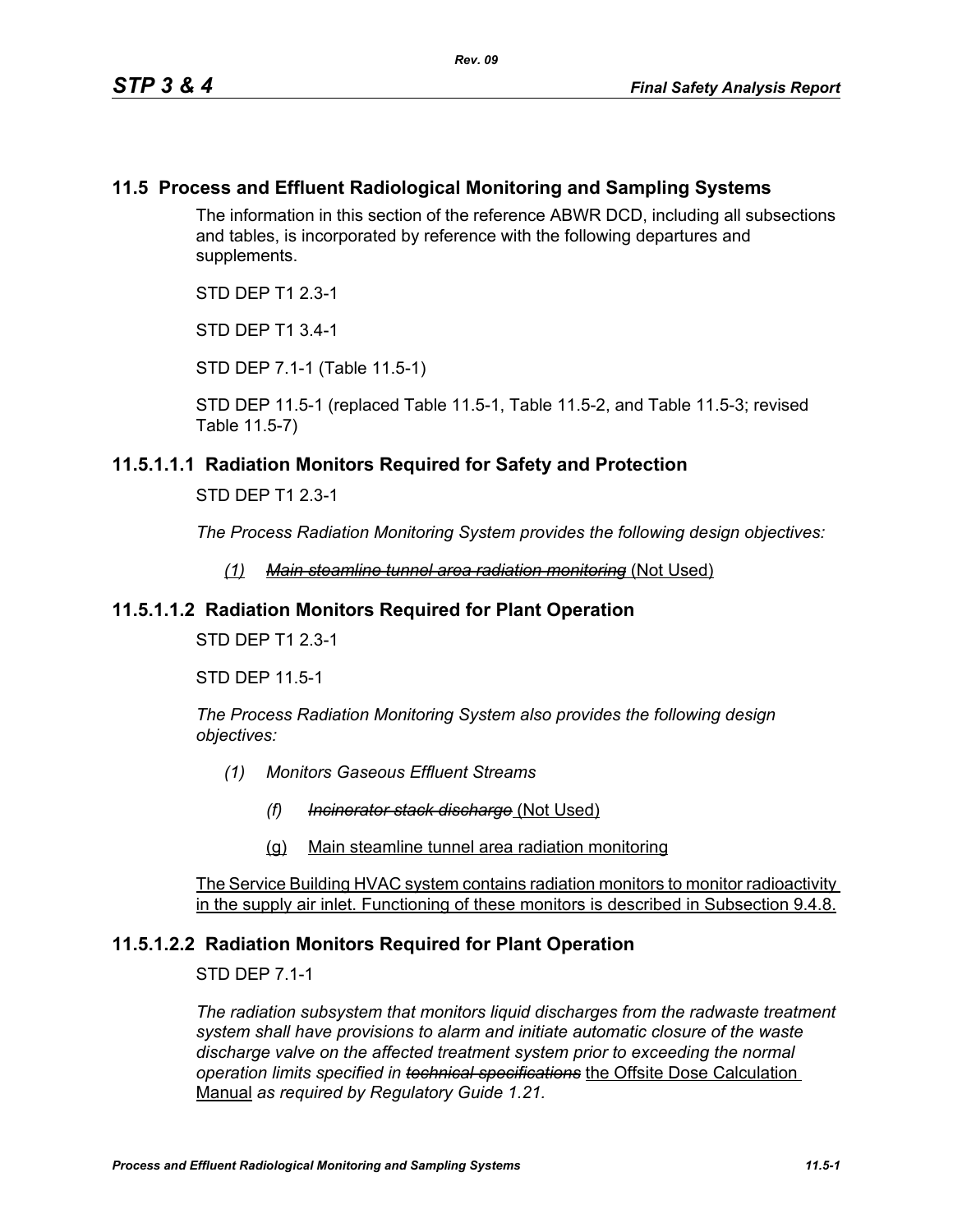#### **11.5.2.1.1 Main Steamline (MSL) Radiation Monitoring**

STD DEP T1 2.3-1

This departure changes Main Steamline Radiation Monitors from safety to non-safety. Therefore, this section has been moved to Subsection 11.5.2.2.12.

#### <span id="page-1-0"></span>**11.5.2.1.2 Reactor Building HVAC Radiation Monitoring**

STD DEP 11.5-1

*The system consists of four redundant instrument channels. Each channel consists of a digital gamma-sensitive GM detector and a control room radiation monitor. Power is supplied to channels A, B, C, and D monitors from vital 120 VAC Divisions 1, 2, 3 and 4, respectively. A two-pen recorder powered from the 120 VAC instrument bus allows the output of any two channels to be recorded by the use of selection switches.*

*Each radiation monitor has four* three *trip circuits: two upscale one downscale and one inoperative similar to MSL radiation monitors* and one downscale/inoperative.

*A high-high, inoperative or a downscale* downscale/inoperative *trip in the radiation monitor results in a channel trip which is provided to LDS. Any two-out-of-four channel trips will result in the initiation by LDS of the Standby Gas Treatment System (SGTS) and in the isolation of the secondary containment (including closure of the containment purge and vent valves and closure of the Reactor Building ventilating exhaust isolation valves).*

*Each radiation monitor will display the measured radiation level in mGy/h* mSv/h.

#### **11.5.2.1.3 Fuel Handling Area Ventilation Exhaust Radiation**

STD DEP 11.5-1

*This subsystem monitors the radiation level in the fuel handling area ventilation exhaust duct. The system consists of four channels which are physically and electrically independent of each other. Each channel consists of a digital gammasensitive GM detector and a control room radiation monitor. Power for channels A, B, C, and D is supplied from the vital 120 VAC Divisions 1, 2, 3 and 4, respectively.*

*Each radiation monitor has four* three *trip circuits: two upscale one downscale and one inoperative similar to the MSL radiation monitors* and one downscale/inoperative. *This subsystem performs the same trip functions as those described in Subsection [11.5.2.1.2](#page-1-0) for the Reactor Building HVAC exhaust radiation monitoring.*

#### **11.5.2.1.4 Control Building HVAC Radiation Monitoring**

STD DEP 11.5-1

*The Control Building HVAC Radiation Monitoring Subsystem is provided to detect the radiation level in the normal outdoor air supply, automatically closes the outdoor air intake and the exhaust dampers, and initiates automatically the emergency air filtration*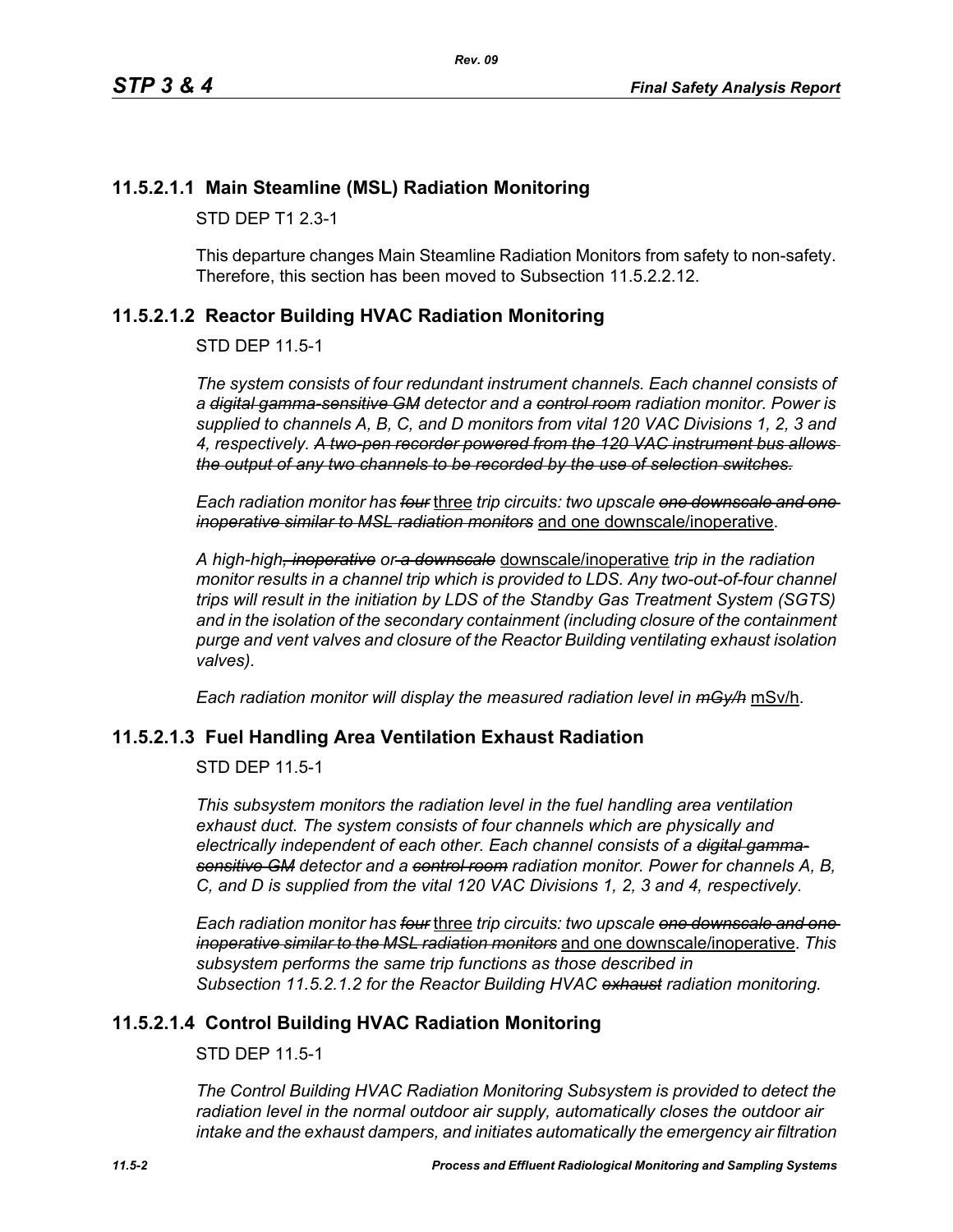*system. The emergency air filtration system fans shall be started and area exhaust fans stopped on high radiation.*

*Each radiation channel consists of a digital gamma-sensitive GM detector and a radiation monitor which is located in the control room.*

*Each radiation monitor has four* three trip circuits: two upscale *one inoperative and one downscale* and one downscale/inoperative. *All trips are displayed on the appropriate radiation monitor and each actuates a control room annunciator.*

#### **11.5.2.1.5 Drywell Sumps Discharge Radiation Monitoring**

STD DEP 11.5-1

*This subsystem monitors the radiation level in the liquid waste transferred in the drain line from the drywell LCW and HCW sumps to the Radwaste System. One monitoring channel is provided in each sump drain line. Each channel uses an ionization chamber which* detector *is located on the drain line from the sump just downstream from the outboard isolation valve. The output from each sensor* detector *is fed to a radiation monitor in the control room for display, recording and annunciation.*

#### **11.5.2.2.1 Offgas Pre-Treatment Radiation Monitoring**

STD DEP 11.5-1

*A continuous sample is extracted from the offgas pipe via a stainless steel sample line. It is then passed through a sample chamber and a sample panel before being returned to the suction side of the steam jet air ejector (SJAE). The sample chamber is a stainless steel pipe which is internally polished to minimize plateout. It can be purged with room air to check detector response to background radiation by using a three-way*  solenoid-operated valve. The valve is controlled by a switch located in the main control room. The sample panel measures and indicates sample line flow. A <del>digital gamma</del>*sensitive GM detector is positioned adjacent to the vertical sample chamber and is connected to radiation monitors in the main control room* which then send the data to the main control room to display.

*The radiation monitor has four* three *trip circuits: two upscale (high-high and high)*, *one downscale and one inoperative* and one downscale/inoperative.

#### **11.5.2.2.2 Offgas Post-Treatment Radiation Monitoring**

STD DEP 7.1-1

STD DEP 11.5-1

*This subsystem monitors radioactivity in the offgas piping downstream of the offgas system charcoal absorbers adsorbers and upstream of the offgas system discharge valve. A continuous sample is extracted from the Offgas System piping, passed through the offgas post-treatment sample panel for monitoring and sampling, and returned to the Offgas System piping. The sample panel has a pair of filters (one for*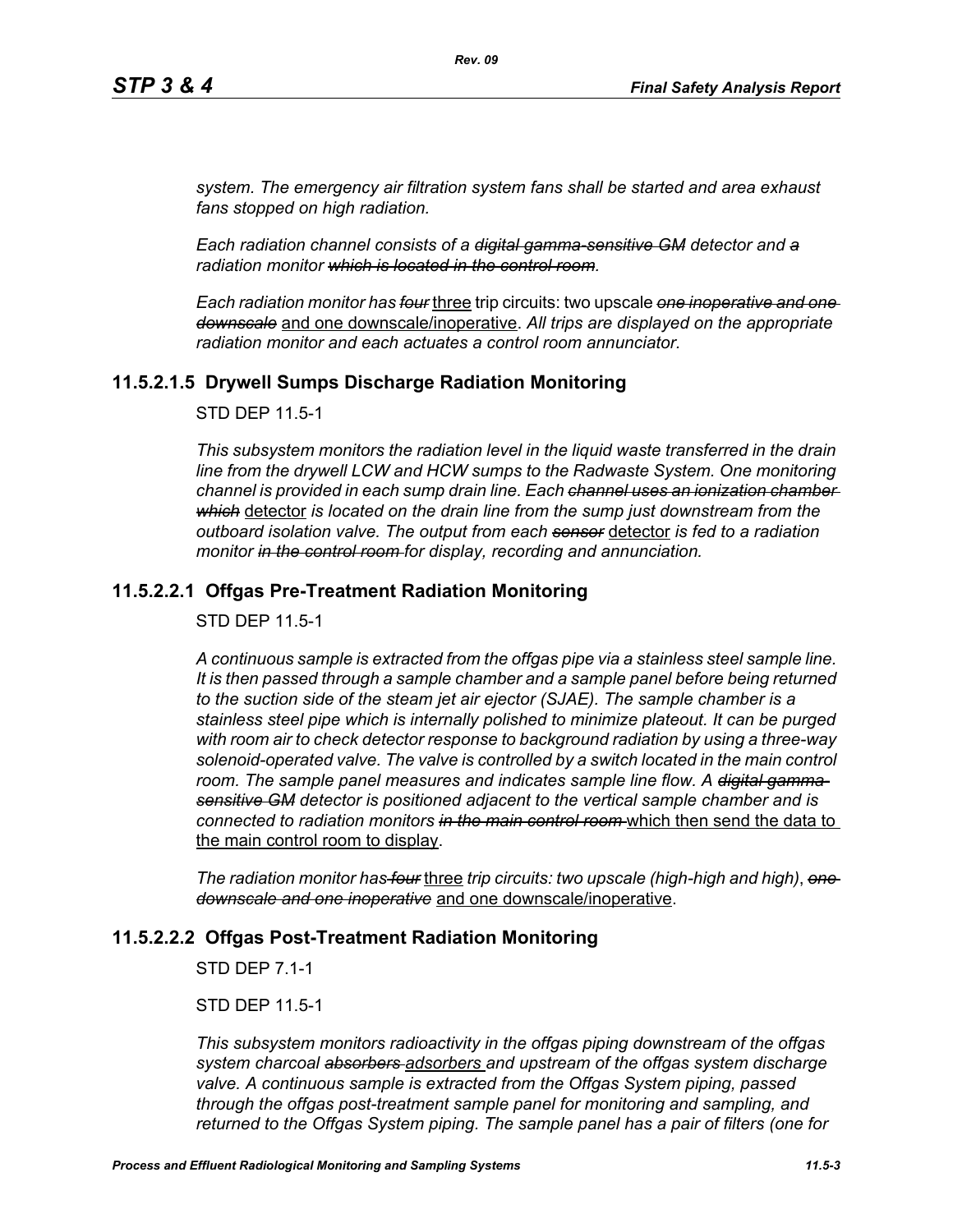*particulate collection and one for halogen collection) in parallel (with respect to flow) with two identical GM detectors. Two radiation monitors in the main control room analyze and* the data and then send the data to the main control room to *visually display the measured gross radiation level*.

*Each radiation monitor has* four *trip circuits: that indicate* three upscale (*high-high-high, high-high, high*)*, and* one *downscale/inoperative. Each trip is visually displayed on the radiation monitor*. Each trip is determined by the radiation monitor and then sent for visual display to the main control room. *The trips actuate corresponding main control room annunciators: offgas post-treatment high-high-high radiation, offgas posttreatment high-high radiation, and offgas post-treatment high and downscale/inoperative monitor.*

*High or low flow measured at the sample panel actuates an annunciator in the control room to indicate abnormal flow.*

*The high-high-high and downscale trip/inoperative outputs initiate closure of the offgas system discharge and bypass valves* valve. *The high-high-high trip setpoint is determined so that valve closure is initiated prior to exceeding technical specification limit. Any one high-high channel trip initiates alignment of the Offgas System flow valves to achieve treatment through the charcoal vault.* provided in the Offsite Dose Calculation Manual. Any one *High*High-High channel trip from the gaseous channels closes the offgas bypass valve.

#### **11.5.2.2.3 Charcoal Vault Radiation Monitoring**

STD DEP 11.5-1

*The charcoal vault is monitored for gross gamma radiation level with a single instrument channel. The channel includes a digital sensor and converter*'sta*, and a radiation monitor. The sensor*detector *is located outside the vault on the HVAC exhaust line from the vault*. *The radiation monitor is located in the main control room* analyzes the data and then sends the data for visual display to the main control room. *The channel provides for sensing and readout of gross gamma radiation over a range of six logarithmic decades (0.01 to 104 mGy/h)*.

*The monitor has one adjustable* two trip circuits: one *upscale trip circuit for alarm and one downscale* downscale/inoperative *trip for instrument trouble.* The trip outputs are alarmed in the main control room*. Power to the monitor is supplied from 120 VAC vital non-1E bus.*

#### **11.5.2.2.4 Plant Stack Discharge Radiation Monitoring**

STD DEP 11.5-1

*A representative sample is continuously extracted from the ventilation ducting through an isokinetic probe in accordance with ANSI N13.1 and passed through the stack ventilation sample panels for monitoring and sampling, and returned to the ventilation ducting. Each sample panel has a pair of filters (one for particulate collection and one*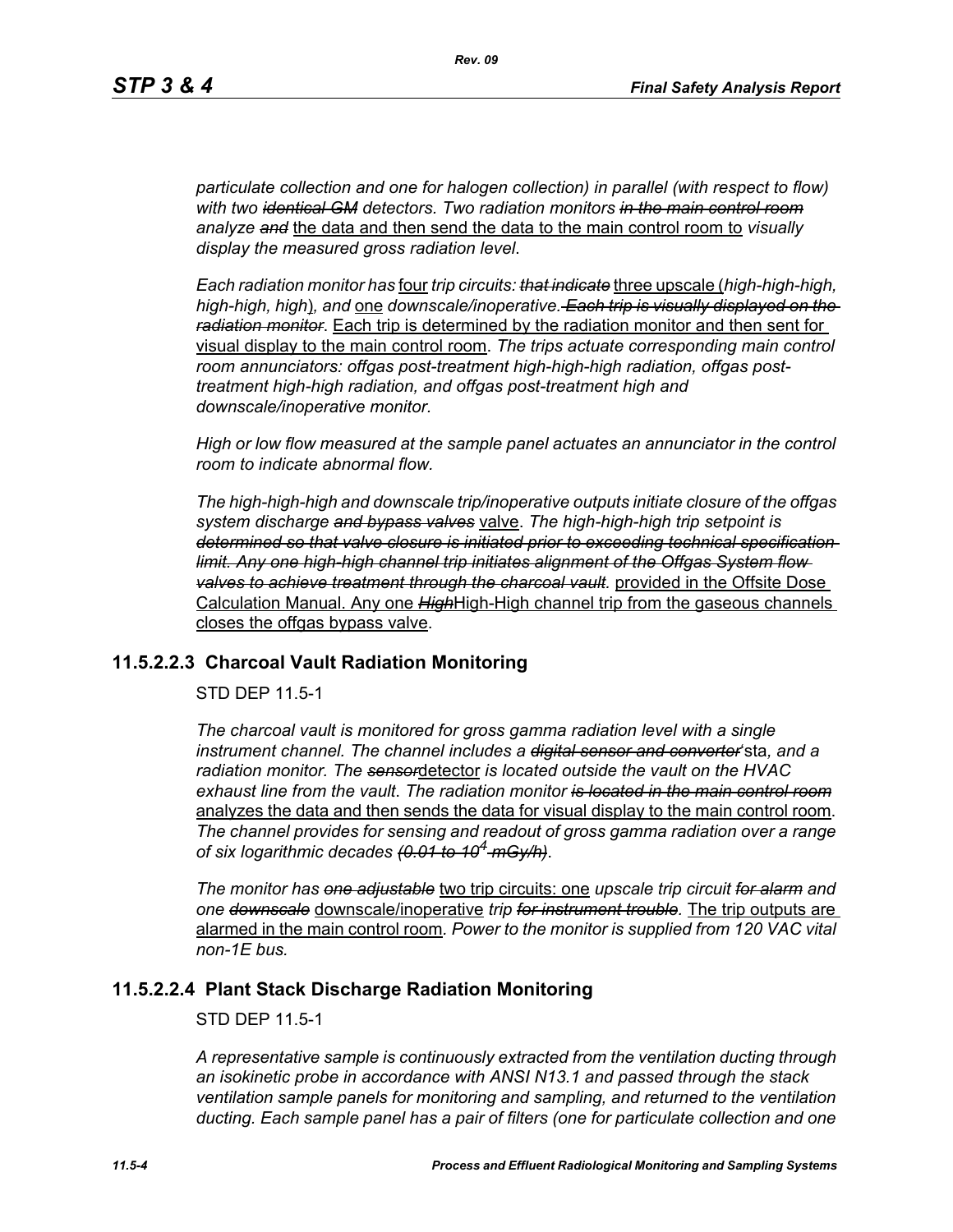*for halogen collection) in parallel (with respect to flow) for continuous gaseous radiation sampling. The radiation detector assembly consists of a shielded gas chamber that houses a scintillation detector and a check source. The extended range detector assembly consists of an ionization* a *chamber which measures radiation levels up to 3700* 3.7 x 10<sup>3</sup> *MBq/cm3. A radiation monitor in the main control room analyzes and visually displays* the data and then sends it to the main control room to display *the measured radiation level. These sensors are qualified to operate under accident conditions*.

*The radiation monitor initiates trips* has three trip circuits*: for alarm indications on* two upscale (*high-high, high*)*, and* one *low* downscale/inoperative *radiation from each detector assembly.* These trip outputs are alarmed in the main control room. *Also, the sampled line is monitored for high or low flow indications and alarming.*

#### **11.5.2.2.5 Radwaste Liquid Discharge Radiation Monitoring**

STD DEP 11.5-1

*Liquid waste can be discharged from the sample tanks containing liquids that have been processed through one or more treatment systems such as evaporation, filtration, and*/or *ion exchange. During the discharge, the liquid is extracted from the liquid drain treatment process pipe, passed through a liquid sample panel which contains a detection assembly for gross radiation monitoring, and returned to the process pipe. The detection assembly consists of a scintillation detector mounted in a shielded sample chamber equipped with a check source. A radiation monitor in the control room analyzes* and transmits the measured gross radiation level to the main control room for visual display. *and visually displays the measured gross radiation level.*

# **11.5.2.2.6 Reactor Building Cooling Water Radiation Monitoring**

STD DEP T1 3.4-1

STD DEP 11.5-1

*Each channel consists of a scintillation detector which is located in a well near the RCW heat exchanger exit pipe. Radiation detected from the three channels is multiplexed and fed into a common radiation monitor.* The output signal from each detector is sent to a separate radiation monitor*. This monitor provides individual channel trips* two trip circuits*:* one upscale *on high* (high) *radiation level and* one *downscale/inoperative indication for annunciation in the control room. Power to the monitors is provided from the non-1E vital 120 VAC source*.

## **11.5.2.2.8 Turbine Building Ventilation Exhaust Monitoring**

STD DEP T1 3.4-1

STD DEP 11.5-1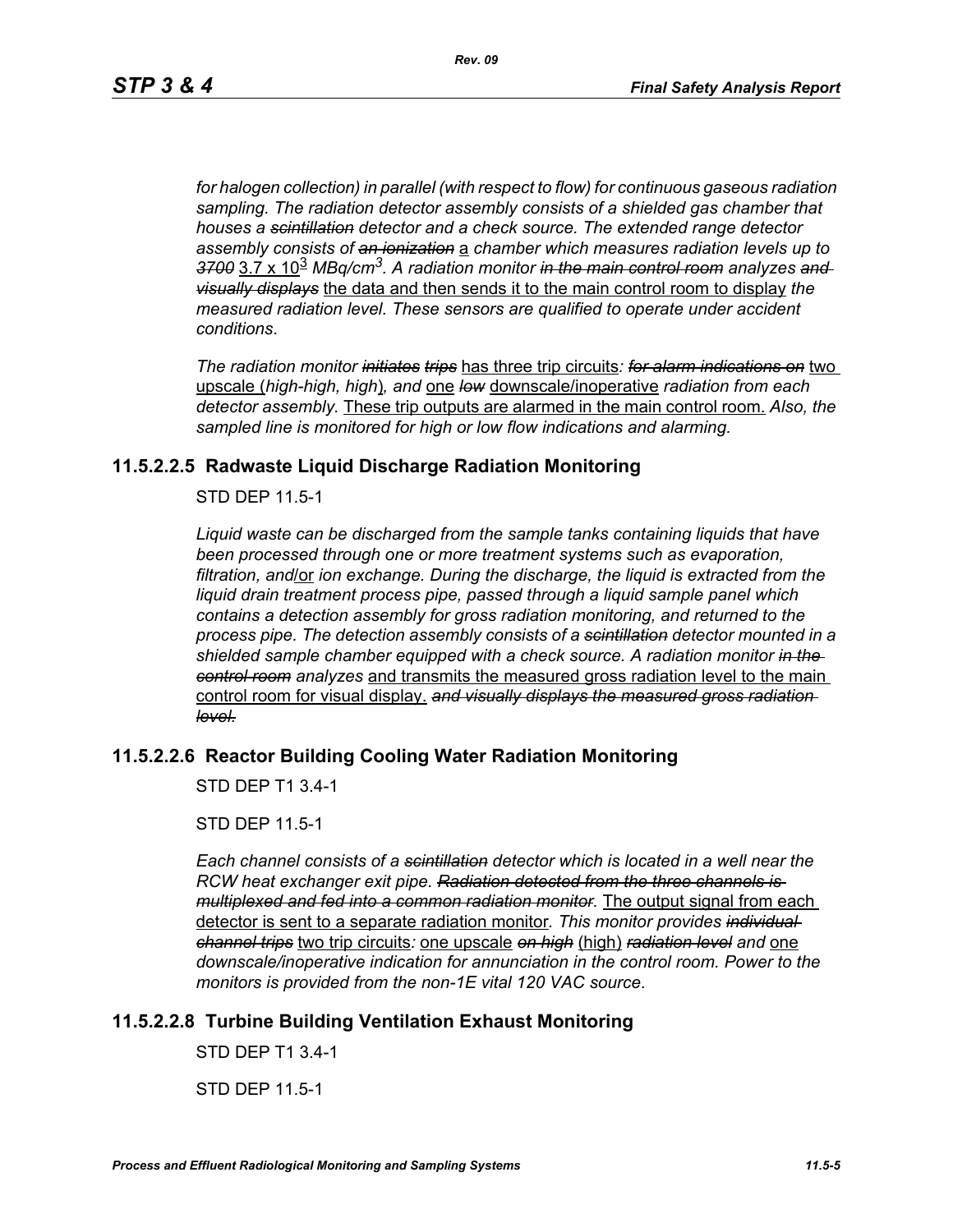*This subsystem monitors the vent discharge in the Turbine Building for gross radiation*  levels. This includes the discharge from the mechanical vacuum pump. The monitoring *is provided by four channels (two redundant sets). Two redundant channels monitor radiation in the compartment area air exhaust duct and the other two redundant channels monitor the radiation in the ventilation system air exhaust from the clean area. Each channel uses a digital detector located adjacent to the monitored exhaust duct. The outputs from each set of detectors are multiplexed and then fed into two separate radiation monitors for display, recording and annunciation.* The output signal from each detector is processed by a separate radiation monitor and then transmitted to the main control room for alarm and display*. Each monitor provides alarm trips on radiation high* two trip circuits: one upscale (high) *and* one *on radiation low (one downscale/inoperative).*

#### **11.5.2.2.9 Turbine Gland Seal Condenser Exhaust Discharge Monitoring**

STD DEP T1 3.4-1

STD DEP 11.5-1

*This subsystem monitors the offgas releases to the stack from the turbine gland seal system. The offgas releases are continuously sampled and monitored for noble gases by a scintillation detector. The output signal is multiplexed and then fed to a shared radiation monitor in the main control for display, recording and annunciation* The output signal from each detector is processed by a separate radiation monitor and then transmitted to the main control room for alarm and display*. This monitor provides two* three *trip alarms* circuits: two upscale, (high-high*, one on radiation*, *high) and one on radiation low (downscale/inoperative)*.

#### **11.5.2.2.10 Standby Gas Treatment System Radiation Monitoring**

STD DEP 11.5-1

*Two ionization chamber detectors are physically located downstream of the exhaust fans on the exhaust duct to the stack and are utilized to monitor the high levels of radioactivity expected under accident conditions. Two other scintillation detectors are used during offgas sampling of the gas exhaust to the stack to monitor the normal level of radioactivity expected during normal plant operation.*

*The subsystem consists of four instrumented channels. Each channel consists of a detector and a main control room radiation monitor.*

*Each radiation monitor has four* three *trip circuits: two upscale* (high-high and high)*, one inoperative and one downscale* downscale/inoperative*. All trips are displayed on the appropriate radiation monitor and each actuates a main control room annunciator for high-high, high and low*downscale*/inoperative indications.*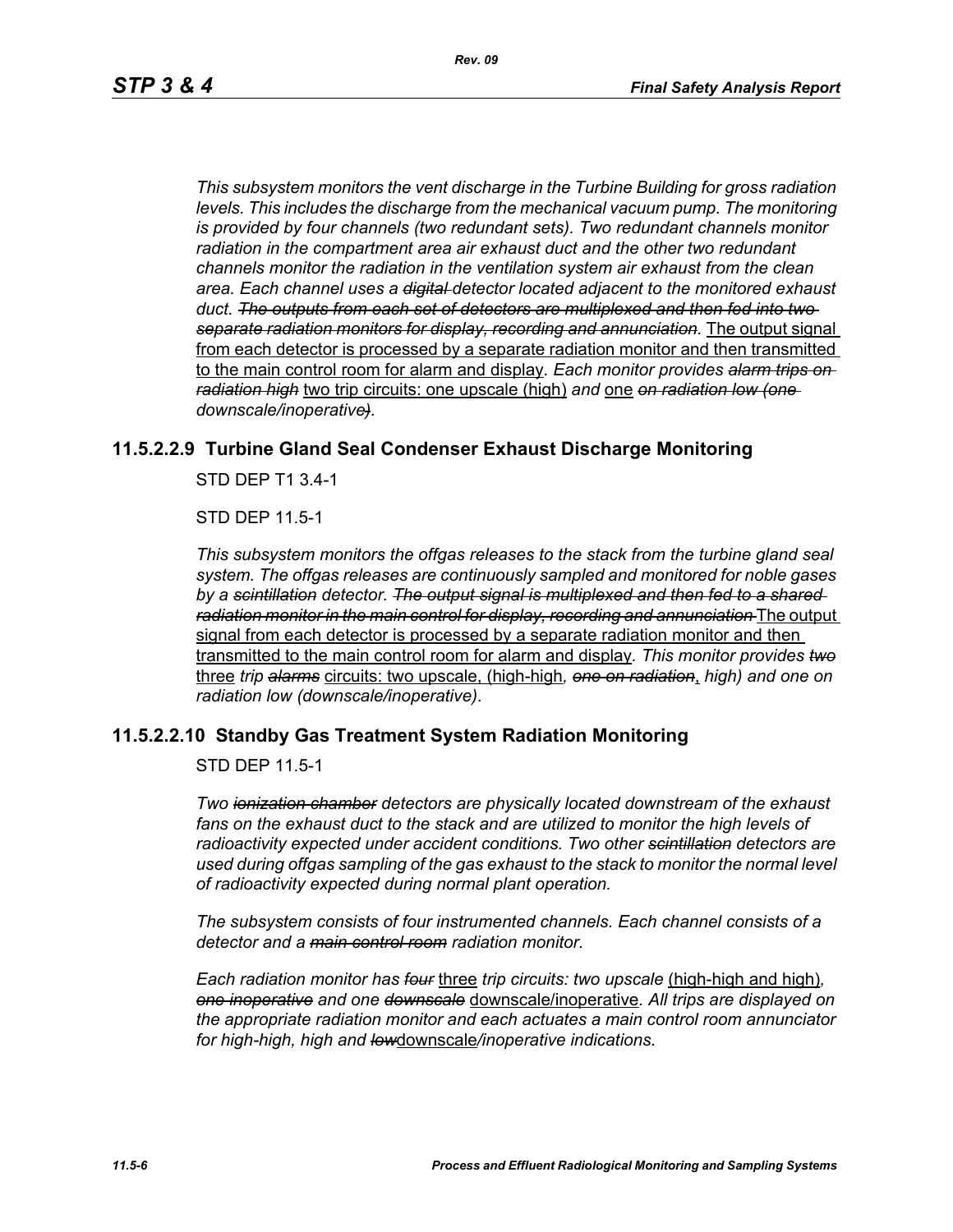#### **11.5.2.2.11** *Incinerator Stack Discharge Radiation Monitoring* **(Not Used)**

STD DEP 11.5-1

*This subsystem monitors the radioactivity in the discharge from the incinerator stack during burning of low radioactive waste. A representative sample from the discharge path is drawn through an isokinetic probe and routed to a local sample panel in the Radwaste Building for monitoring and particle collection. The sample panel houses the radiation detector assembly, a pair of filters for collection of airborne particulates and halogens, the vacuum pumps and associated plumbing, and a gamma check source for testing operability of the radiation channel. Also, the sample panel includes provisions for purging from the Radwaste Building control room.*

*The local sample panel and the radiation monitor are powered from 120 VAC instrument power.*

*The radiation monitor initiates trips on high and high-high levels and on downscale/inoperative indication. These trips are alarmed in the Radwaste Building control room. On high-high trip, the incinerator exhaust fans are shutdown to terminate any further discharge from the stack.*

#### **11.5.2.2.12 Main Steamline (MSL) Radiation Monitoring**

STD DEP T1 2.3-1

STD DEP 11.5-1

*This subsystem monitors the gamma radiation level of the steam transported by the main steamlines in the MSL tunnel. The normal radiation level is produced primarily by coolant activation gases plus smaller quantities of fission gases being transported with the steam. In the event of a gross release of fission products from the core, the monitoring channels provide trip signals to the Leak Detection and Isolation System.*

*The MSL radiation monitors consist of four redundant instrument channels. Each channel consists of a local detector (ion chamber) and a control room radiation monitor. Power for channels A, B, C, and D monitors is supplied from vital 120 VAC divisions 1, 2, 3 and 4, respectively. All four channels are physically and electrically independent of each other.*

*The detectors are physically located near the main steamlines (MSL) just downstream of the outboard MSIVs in the steam tunnel. The detectors are geometrically arranged and are capable of detecting significant increases in radiation level with any number of main steamlines in operation. Table 11.5-1 lists the location and range of the detectors.*

*Each radiation monitor hasT four*three *trip circuits: two upscale (high-high and high),*  and *one downscale (low), and one inoperativedownscale/inoperative. Each trip is visually displayed on the affected radiation monitor. A high-high or inoperative trip in the radiation monitor results in a channel trip which is provided to the Reactor Protection System (RPS) and to the Leak Detection and Isolation System (LDS). Any two-out-of-four channel trip results in initiation of MSIV closure, reactor scram, main*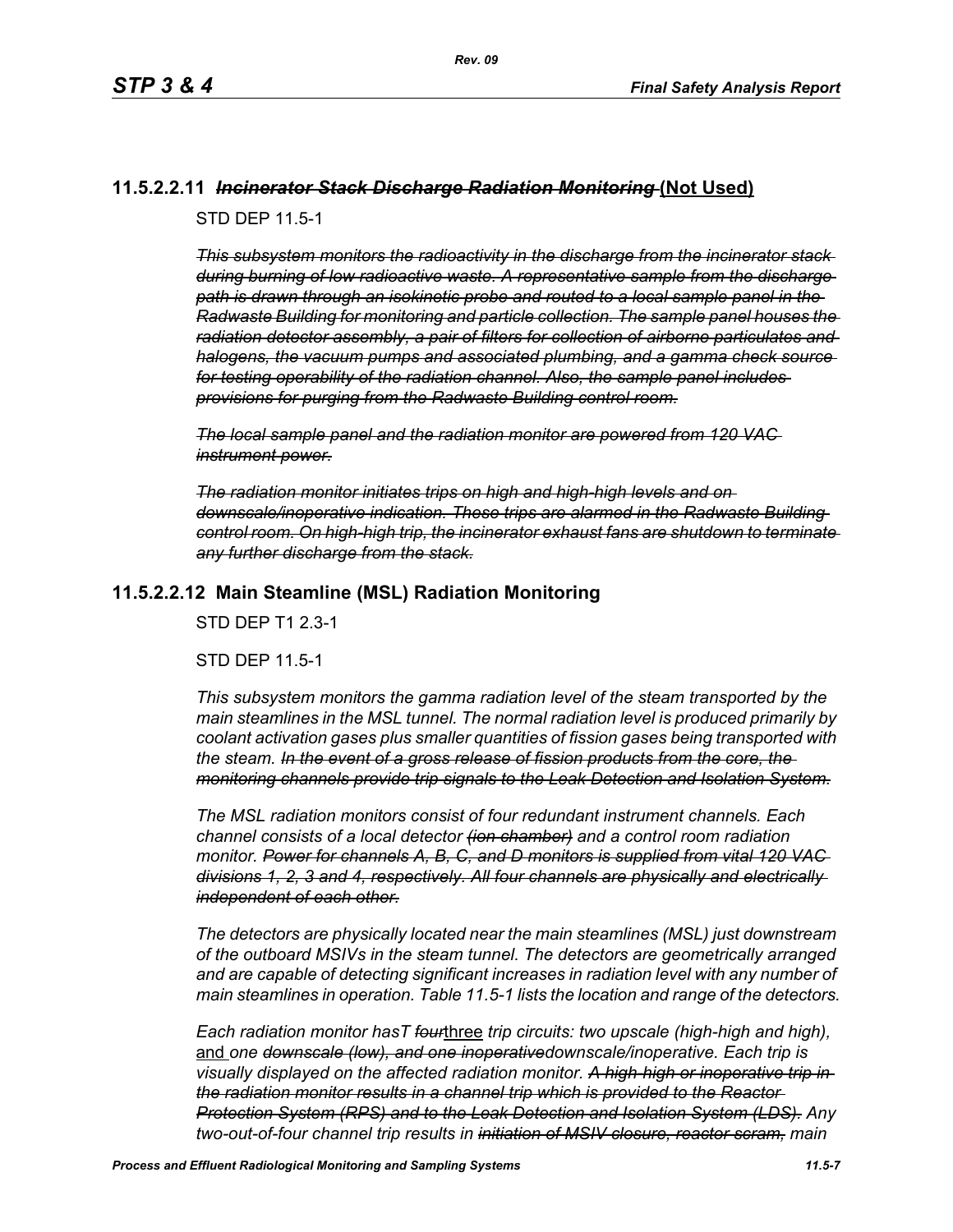*condenser mechanical vacuum pump (MVP) shutdown, and MVP line discharge valve closure. High and low trips do not result in a channel trip. Each radiation monitor displays the measured radiation level in mGy/h* mSv/h. *All channel trips are annunciated in the main control room.*

#### **11.5.3 Effluent Monitoring and Sampling**

#### **11.5.3.4 Setpoints**

STD DEP 7.1-1

*The trip setpoints that initiate automatic isolation functions are specified in the plant Technical Specifications Instrument Setpoint Summary Report as indicated in Table [11.5-1.](#page-12-0)*based on calculations developed in accordance with controlled plant procedures or, if pertaining to gaseous or liquid releases within the scope of the Offsite Dose Calculation Manual (ODCM), in accordance with the ODCM.

#### **11.5.4.3 Implementation of General Design Criterion 64**

STD DEP 11.5-1

*Radiation levels in radioactive and potentially radioactive process streams are monitored for radioactivity releases. These include:*

- *(3) Carbon* Charcoal *vault vent*
- *(5) Incinerator stack discharge*

#### **11.5.5.1 Inspection and Tests**

STD DEP 11.5-1

*The following monitors have alarm trip circuits which can be tested by using test signals or portable gamma sources:*

#### *(9) Carbon vault vent* Charcoal vault *exhaust*

*The following monitors include built-in check sources and purge systems which can be operated from the main control room:*

#### *(7) Incinerator stack discharge*

#### **11.5.5.2 Calibration**

STD DEP 11.5-1

*Calibration of radiation monitors is performed using certified commercial radionuclide sources traceable to the National Institute of Standards and Technology. The overall reproducibility of calibration is limited to ±15%. The source-detector geometry during primary calibration will be mechanically precise enough to ensure that positioning errors of either instruments or radiation sources do not affect the calibration accuracy by more than ±3%. Each continuous monitor is calibrated during plant operation or*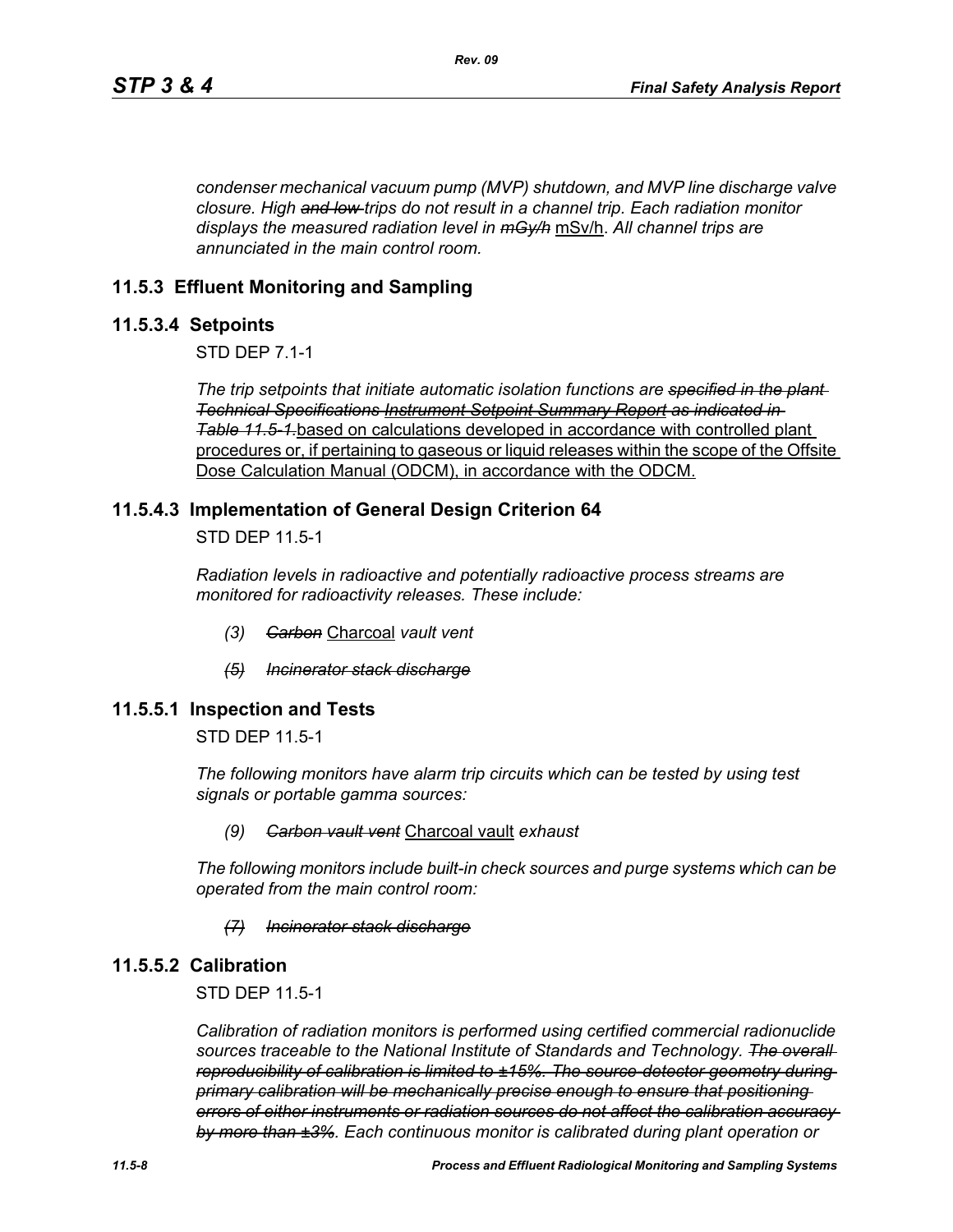during the refueling outage if the detector is not readily accessible during power operation*. Calibration can also be performed on the applicable instrument by using liquid or gaseous radionuclide standards or by analyzing particulate iodine or gaseous grab samples with laboratory instruments.*

*The following monitors display the gross gamma signal in counts/min:*

*Rev. 09*

- *(1) Offgas post-treatment*
- *(2) Plant stack discharge (low to normal levels)*
- *(3) Radwaste liquid discharge*
- *(4) SGTS offgas discharge (low to normal levels)*
- *(5) Reactor Building cooling water intersystem leakage*
- *(6) Radwaste Building ventilation exhaust*
- *(7) Main turbine gland seal condenser offgas exhaust*
- *(8) Incinerator stack discharge*

*The following monitors are calibrated to provide measurements of the gross gamma dose rate in mGy/h:*

- *(1) Main steamline tunnel area*
- *(2) Reactor Building ventilation exhaust*
- *(3) Fuel handling area ventilation exhaust*
- *(4) Charcoal vault vent exhaust*
- *(5) Control Building air intake supply*
- *(6) Turbine Building ventilation exhaust*
- *(7) SGTS offgas discharge (high level)*
- *(8) Offgas pre-treatment*
- *(9) Drywell sump liquid discharge*
- *(10) Plant stack discharge (high level)*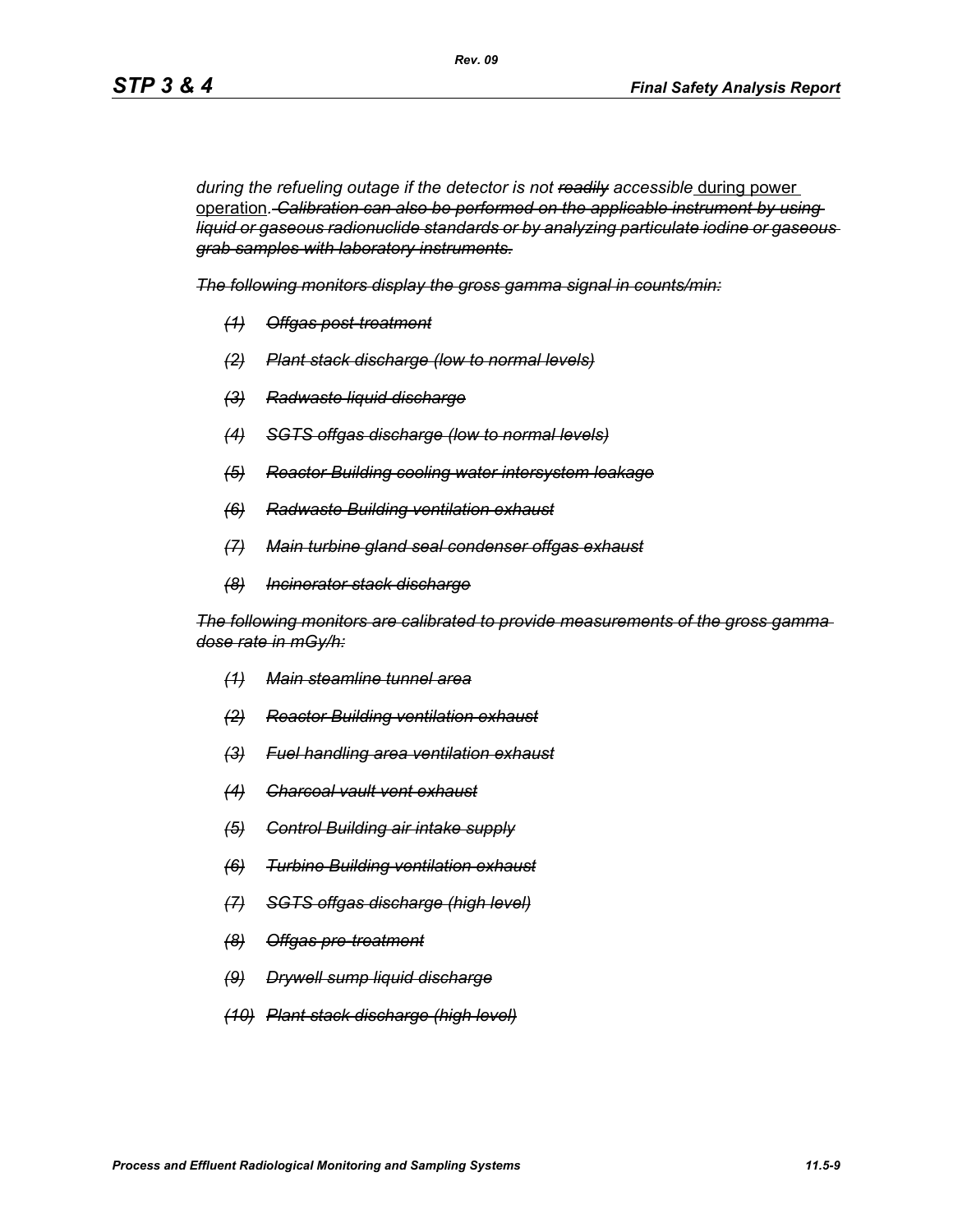# **11.5.5.3 Maintenance**

STD DEP 11.5-1

*All channel detectors* and *electronics, and recorders are serviced and maintained on an annual* a periodic *basis or in accordance with manufacturers' recommendations to ensure reliable operations. Such maintenance includes cleaning, lubrication and assurance of free movement of the recorder in addition to the replacement or adjustment of any components required after performing a test or calibration check* For sampling systems, skids are designed in order to allow periodic maintenance and cleaning*. If any work is performed which would affect the calibration, a recalibration is performed at the completion of the work.*

## **11.5.6 COL License Information**

## **11.5.6.1 Calculation of Radiation Release Rates**

The following site-specific supplement addresses COL License Information Item 11.4.

The Offsite Dose Calculation Manual (ODCM) contains the methodology and parameters used for calculation of offsite doses resulting from gaseous and liquid effluents. The ODCM addresses the methods for the conversion of the radiation measurements of gaseous discharge from the main plant stack into release rates.

## **11.5.6.2 Compliance with the Regulatory Shielding Design Basis**

The following site-specific supplement addresses COL License Information Item 11.5.

The operations of the sampling systems for Standby Gas Treatment and main stack effluent monitoring will be implemented by operation and maintenance procedures. The design will, as demonstrated in shielding calculations, comply with the shielding requirements for accident conditions, as stipulated in NUREG-0737, Item II.F.1, clarification 2 of Attachment 2. Equipment design or procurement specifications will contain the necessary shielding requirements. (COM 11.5-1)

## **11.5.6.3 Provisions for Isokinetic Sampling**

The following site-specific supplement addresses COL License Information Item 11.6.

Procedures will be developed prior to fuel load, *consistent with ABWR Licensing Topical Report NEDO NEDO-33297, dated January 2007, "Advanced Boiling Water Reactor (ABWR) Procedures Development Plan,"*in accordance with the plant operating procedure development plan in Section 13.5 to include the collection techniques used to extract representative samples of radioactive iodines and particulates. Collecting and sampling procedures will require isokinetic conditions within 20% of the flow rate are maintained to assure that a representative sample from the effluent stream is taken as stipulated in NUREG-0737, Item II.F.1, clarification 3 of Attachment 2. (COM 11.5-2)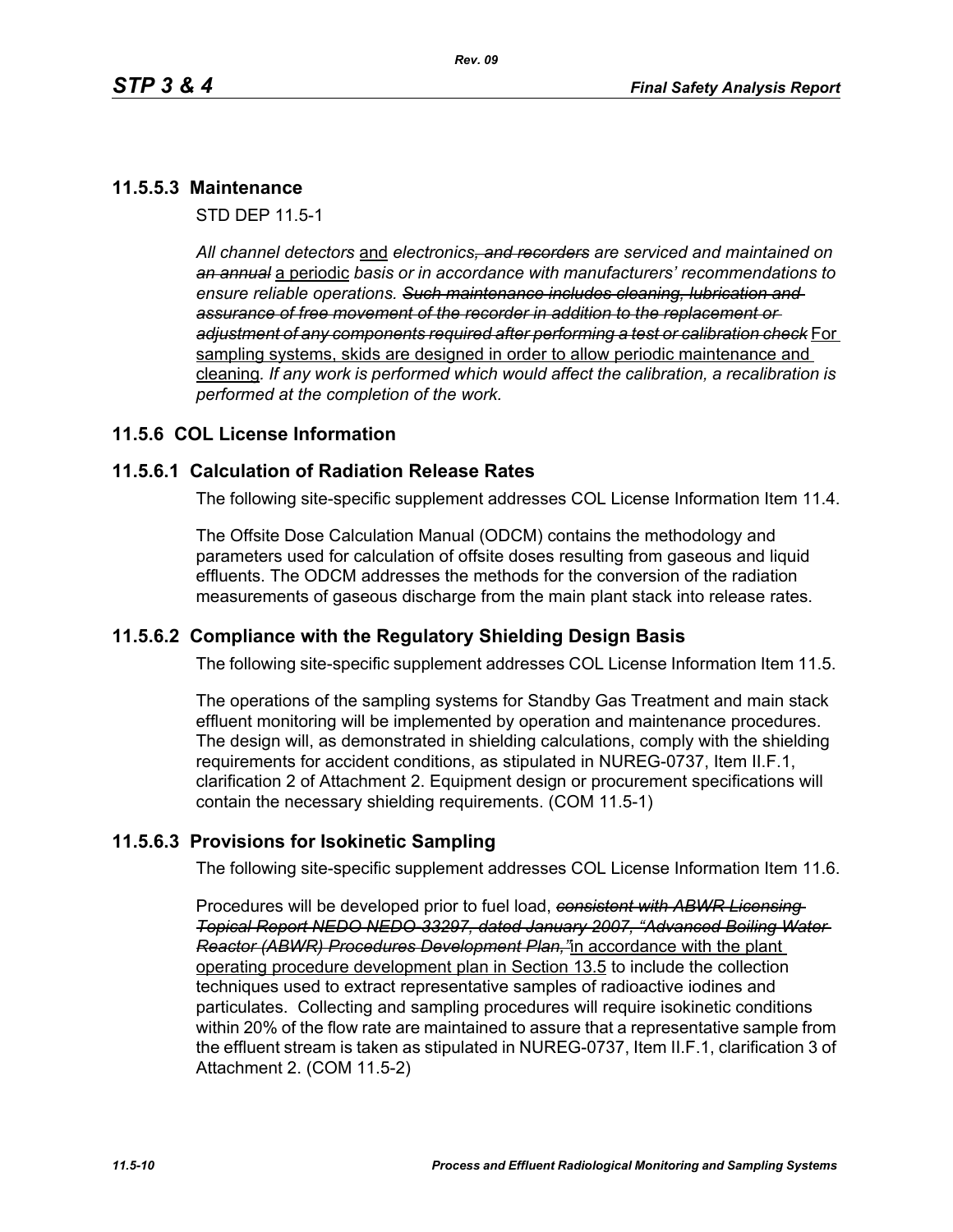# **11.5.6.4 Sampling of Radioactive Iodines and Particulates**

The following site-specific supplement addresses COL License Information Item 11.7.

Procedures will be developed prior to fuel load, *consistent with ABWR Licensing Topical Report NEDO NEDO-33297, dated January 2007, "Advanced Boiling Water Reactor (ABWR) Procedures Development Plan,"*in accordance with the plant operating procedure development plan in Section 13.5 to include the collection techniques used to extract representative samples of radioactive iodines and particulates to be used following an accident to quantify releases for dose calculations and assessment as stipulated in NUREG-0737, Item II.F.1-2. (COM 11.5-3)

# **11.5.6.5 Calibration Frequencies and Techniques**

The following site-specific supplement addresses COL License Information Item 11.8.

Procedures will be developed prior to fuel load, *consistent with ABWR Licensing Topical Report NEDO NEDO-33297, dated January 2007, "Advanced Boiling Water Reactor (ABWR) Procedures Development Plan,"*in accordance with the plant operating procedure development plan in Section 13.5 to specify the calibration frequencies and techniques for the radiation sensors based on equipment data provided by the vendor. (COM 11.5-4)

## **11.5.7S Additional Information**

This subsection supplements the information provided in the reference DCD as discussed in Section C.III.1.11.5 of Regulatory Guide 1.206.

The ODCM for STP 3 & 4 will incorporate NEI 07.09A (Revision 0), "Generic FSAR Template Guidance for Offsite Dose Calculation Manual (ODCM) Program Description," March 2009.

The effluent radiation monitors provide the means to control releases of radioactive material to the environment to maintain the releases ALARA in accordance with Appendix I to 10 CFR Part 50. Compliance with the numerical guidance provided in Appendix I to 10 CFR 50 is discussed in Section 12.2.2.4. The cost benefit analyses for augments to the liquid and gaseous waste management systems, as required by Appendix I to 10 CFR 50, are discussed in Sections 11.2.1.2 and 11.3.11.1.

The Radiological Environmental Monitoring Program (REMP) for STP 3 & 4 is expected to be integrated with that of STP 1 & 2 as part of the ODCM and is consistent with Regulatory Guide 4.15, "Quality Assurance for Radiological Monitoring Programs (Normal Operation)–Effluent Streams and the Environment." Quality assurance is provided in the existing NRC-approved REMP through accredited training programs and personnel qualification programs, a measurement assurance program that includes Inter-laboratory Comparison Program tests, and administrative and technical procedures governing the monitoring and analyses program for all activities, including computational checks.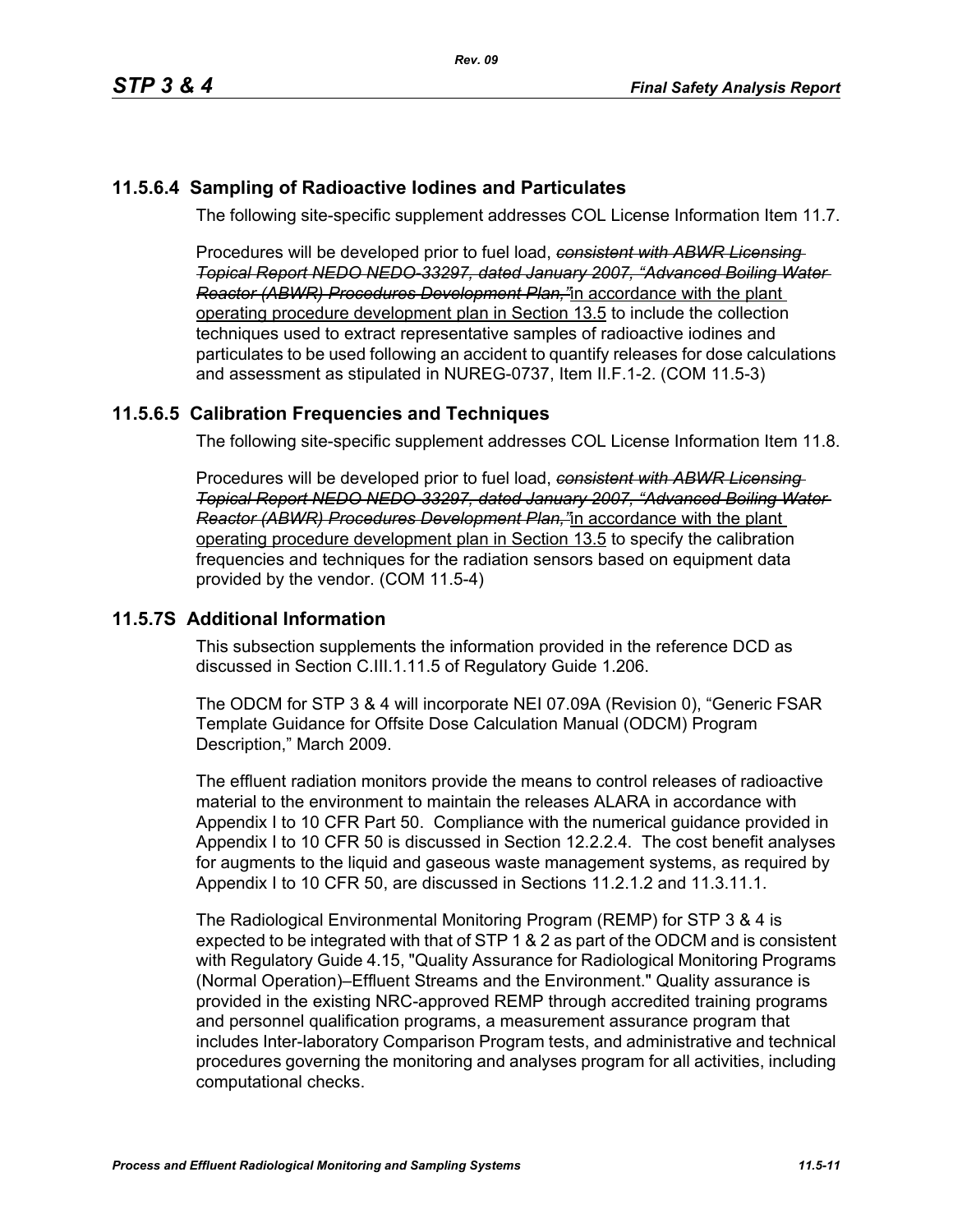Control checks and tests are applied to the analytical operations by means of duplicate and/or split analyses of selected samples, and by the introduction of environmental samples with known nuclide concentrations. Calibrations are confirmed by participation in the Nuclear Energy Institute/National Institute of Standards and Technology Measurement Assurance Program.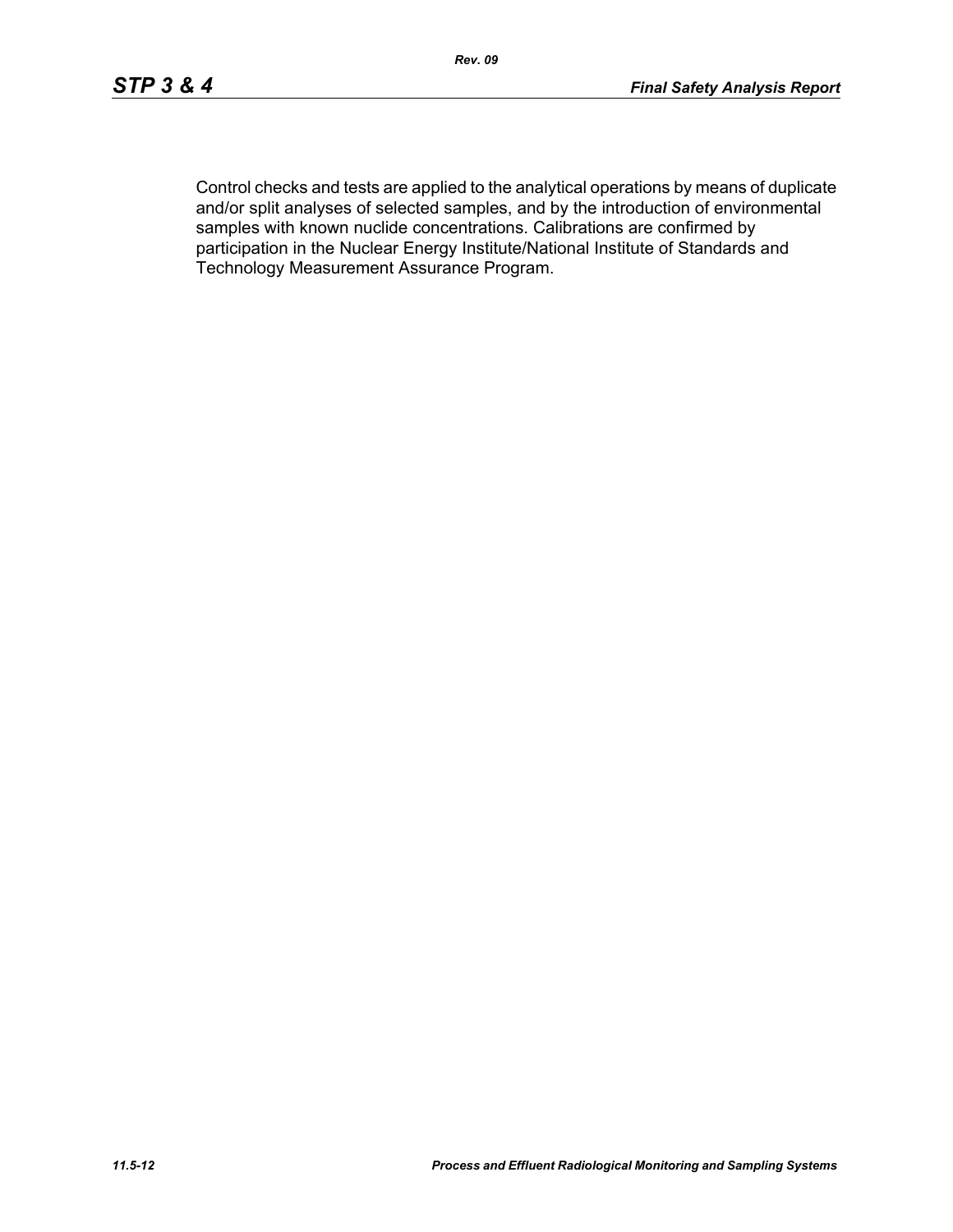<span id="page-12-0"></span>

|                                          | No. of          | <b>Sample Line or Detector</b>                                                              |                                                     | <b>Setpoint</b>                                                                              |              |
|------------------------------------------|-----------------|---------------------------------------------------------------------------------------------|-----------------------------------------------------|----------------------------------------------------------------------------------------------|--------------|
| Monitored Process <sup>††</sup>          | <b>Channels</b> | Location                                                                                    | <b>Channel Range<sup>®</sup></b>                    | <b>ACF Trip</b>                                                                              | <b>Scale</b> |
| A. Safety-Related Monitors               |                 |                                                                                             |                                                     |                                                                                              |              |
| Main steamline tunnel area               | 4               | Immediately down-stream of<br>plant main steamline isolation-<br><b>valve</b>               | 1 <del>E<sup>-2</sup> to 1E<sup>4</sup> mSv/h</del> | Instrument Setpoint 6 dec. log<br>Summary Report                                             |              |
| Reactor Building vent<br>exhaust         | 4               | Exhaust duct upstream of exhaust 1E <sup>-4</sup> to 1 mSv/h<br>ventilation isolation valve |                                                     | Instrument Setpoint 4 dec. log<br>Summary<br>ReportOffsite Dose<br><b>Calculation Manual</b> |              |
| Control Building air intake              | $8^{\dagger}$   | Intake duct upstream of intake<br>ventilation isolation valve                               | $1E^{-4}$ to 1 mSv/h                                | <b>Instrument Setpoint</b> 4 dec. log<br>Summary<br>ReportBased on<br>setpoint calculation   |              |
| Drywell sump discharge                   | $\overline{2}$  | Drain line from LCW & HCW<br>sumps                                                          | $1E^{-2}$ to $1E^{4}$ mSv/h                         | Instrument Setpoint 6 dec. log<br>Summary-<br>ReportBased on<br>setpoint calculation         |              |
| Fuel handling area air vent<br>exhaust   | 4               | Locally above operating floor                                                               | $10^{-3}$ to 10 mSv/h                               | Instrument Setpoint 4 dec. log<br>Summary<br>ReportOffsite Dose<br><b>Calculation Manual</b> |              |
| <b>ACF = Automatic Control Function;</b> |                 |                                                                                             |                                                     |                                                                                              |              |

*Rev. 09*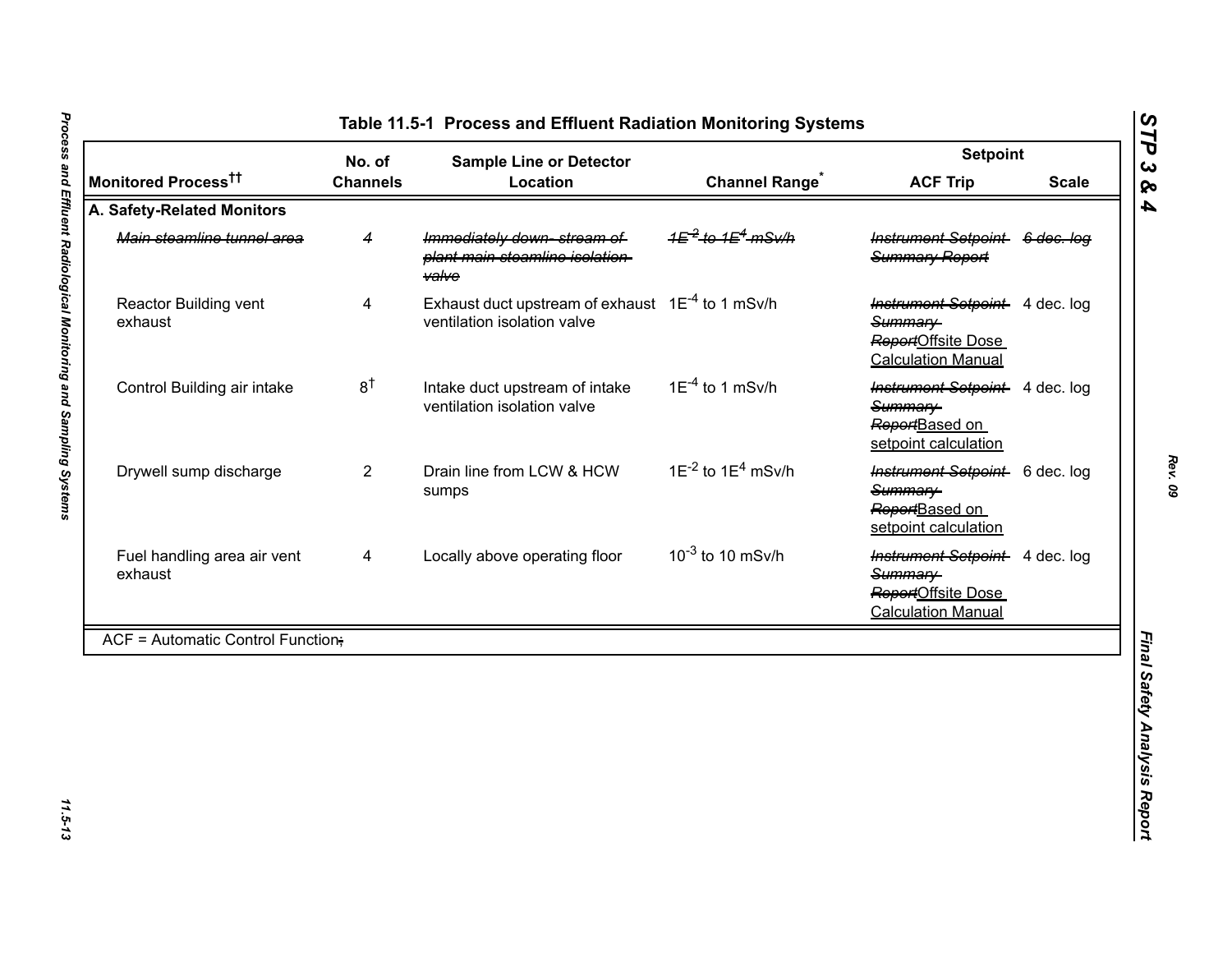|                                                 | No. of          | <b>Sample Line or Detector</b>                                        |                                                                                   | <b>Setpoint</b>                                                                              |              |  |
|-------------------------------------------------|-----------------|-----------------------------------------------------------------------|-----------------------------------------------------------------------------------|----------------------------------------------------------------------------------------------|--------------|--|
| Monitored Process <sup>tt</sup>                 | <b>Channels</b> | Location                                                              | <b>Channel Range<sup>*</sup></b>                                                  | <b>ACF Trip</b>                                                                              | <b>Scale</b> |  |
| <b>B. Monitors Required for Plant Operation</b> |                 |                                                                       |                                                                                   |                                                                                              |              |  |
| Main steamline tunnel area                      | 4               | Immediately down-stream of<br>plant main steamline isolation<br>valve | $1E^{-2}$ to $1E^{4}$ mSv/h                                                       | Based on setpoint<br>calculation                                                             | 6 dec. log   |  |
| Radwaste liquid discharge                       | $\mathbf 1$     | Sample line                                                           | $10^{-1}$ to $10^{4}$ cpm                                                         | Instrument Setpoint 5 dec. log<br>Summary<br>ReportOffsite Dose<br><b>Calculation Manual</b> |              |  |
| <b>Reactor Building cooling</b><br>water system | 3               | RCW Hx line exit                                                      | $10^{-1}$ to $10^{4}$ cpm                                                         | None                                                                                         | 5 dec. log   |  |
| Offgas post-treatment                           | $\overline{2}$  | Sample line                                                           | 10 to $10^6$ cpm                                                                  | Offsite Dose<br><b>Calculation Manual</b>                                                    | 5 dec. log   |  |
| Offgas pre-treatment                            |                 | Sample line                                                           | 1E- $^{2}$ - $^{2}$ to 1E <sup>4</sup> mSv/h                                      | None                                                                                         | 6 dec. log   |  |
| Charcoal vault vent                             | $\mathbf 1$     | On charcoal vault HVAC exhaust<br>line                                | 1E $-2$ -2 to 1E <sup>4</sup> mSv/h                                               | None                                                                                         | 6 dec. log   |  |
| Plant stack discharge                           | $2^{**}$        | Sample line                                                           | 10 to $10^6$ cpm                                                                  | None                                                                                         | 5 dec. log   |  |
|                                                 |                 | Sample line                                                           | 10 <sup>-13</sup> to 10 <sup>-6</sup> Amps (1E- <sup>-2</sup> to<br>$1E^4$ mSv/h) | None                                                                                         | 6 dec. log   |  |
| Radwaste Building exhaust<br>vent               | $\mathbf{1}$    | <b>Exhaust ducts</b>                                                  | 10 to $10^6$ cpm                                                                  | None                                                                                         | 5 dec. log   |  |
| Turbine Building vent<br>exhaust                | 4               | Exhaust duct                                                          | $1E^{-4}$ to 1 mSv/h                                                              | None                                                                                         | 4 dec. log   |  |
| $ACF =$ Automatic Control Function;             |                 |                                                                       |                                                                                   |                                                                                              |              |  |

11.5-14 *11.5-14 Process and Effluent Radiological Monitoring and Sampling Systems* 

Process and Effluent Radiological Monitoring and Sampling Systems

*Rev. 09*

*STP 3 & 4*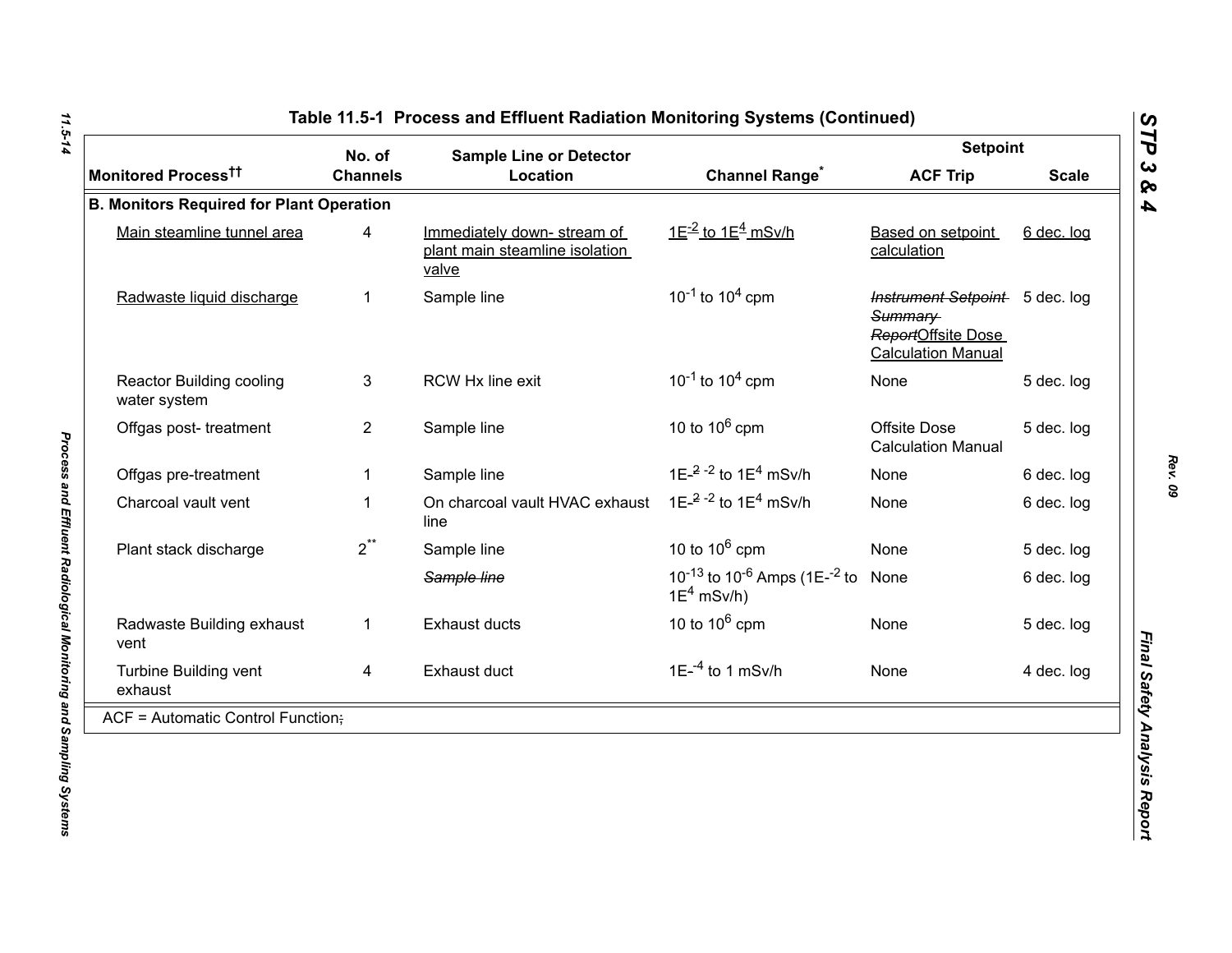| No. of<br><b>Channels</b><br><b>B. Monitors Required for Plant Operation (Continued)</b><br>$2^{**}$<br>1 | <b>Sample Line or Detector</b><br>Location<br>SGTS exhaust air duct<br>downstream of exhaust fans<br>Sample line<br>The channel range specified in this table is the equipment measuring or display range of the indicated parameter. Refer to Tables 11.5-2 and<br>11.5-3 for the dynamic detection range of the monitoring channel expressed as concentration in units of megabecquerels per cubic<br>centimeter, referenced to a specific nuclide. These channel ranges are estimated based on existing plants.<br>†† The alarms and indication for these radiation detectors are displayed locally and in the main control room.<br>One each of two different detector types is required to cover the range. | <b>Channel Range<sup>*</sup></b><br>1 to $10^6$ cpm<br>10 <sup>-13</sup> to 10 <sup>-6</sup> Amps (1E <sup><math>-2</math></sup> <sup>-2</sup><br>to $1E^4$ mSv/h)<br>1 to $10^6$ cpm | <b>ACF Trip</b><br>None<br>None<br>None | <b>Scale</b><br>6 dec. log<br>6 dec. log<br>6 dec. log |
|-----------------------------------------------------------------------------------------------------------|------------------------------------------------------------------------------------------------------------------------------------------------------------------------------------------------------------------------------------------------------------------------------------------------------------------------------------------------------------------------------------------------------------------------------------------------------------------------------------------------------------------------------------------------------------------------------------------------------------------------------------------------------------------------------------------------------------------|---------------------------------------------------------------------------------------------------------------------------------------------------------------------------------------|-----------------------------------------|--------------------------------------------------------|
|                                                                                                           |                                                                                                                                                                                                                                                                                                                                                                                                                                                                                                                                                                                                                                                                                                                  |                                                                                                                                                                                       |                                         |                                                        |
|                                                                                                           |                                                                                                                                                                                                                                                                                                                                                                                                                                                                                                                                                                                                                                                                                                                  |                                                                                                                                                                                       |                                         |                                                        |
|                                                                                                           |                                                                                                                                                                                                                                                                                                                                                                                                                                                                                                                                                                                                                                                                                                                  |                                                                                                                                                                                       |                                         |                                                        |
|                                                                                                           |                                                                                                                                                                                                                                                                                                                                                                                                                                                                                                                                                                                                                                                                                                                  |                                                                                                                                                                                       |                                         |                                                        |
|                                                                                                           |                                                                                                                                                                                                                                                                                                                                                                                                                                                                                                                                                                                                                                                                                                                  |                                                                                                                                                                                       |                                         |                                                        |
|                                                                                                           |                                                                                                                                                                                                                                                                                                                                                                                                                                                                                                                                                                                                                                                                                                                  |                                                                                                                                                                                       |                                         |                                                        |
|                                                                                                           |                                                                                                                                                                                                                                                                                                                                                                                                                                                                                                                                                                                                                                                                                                                  |                                                                                                                                                                                       |                                         |                                                        |
|                                                                                                           |                                                                                                                                                                                                                                                                                                                                                                                                                                                                                                                                                                                                                                                                                                                  |                                                                                                                                                                                       |                                         |                                                        |

*Rev. 09*

*STP 3 & 4*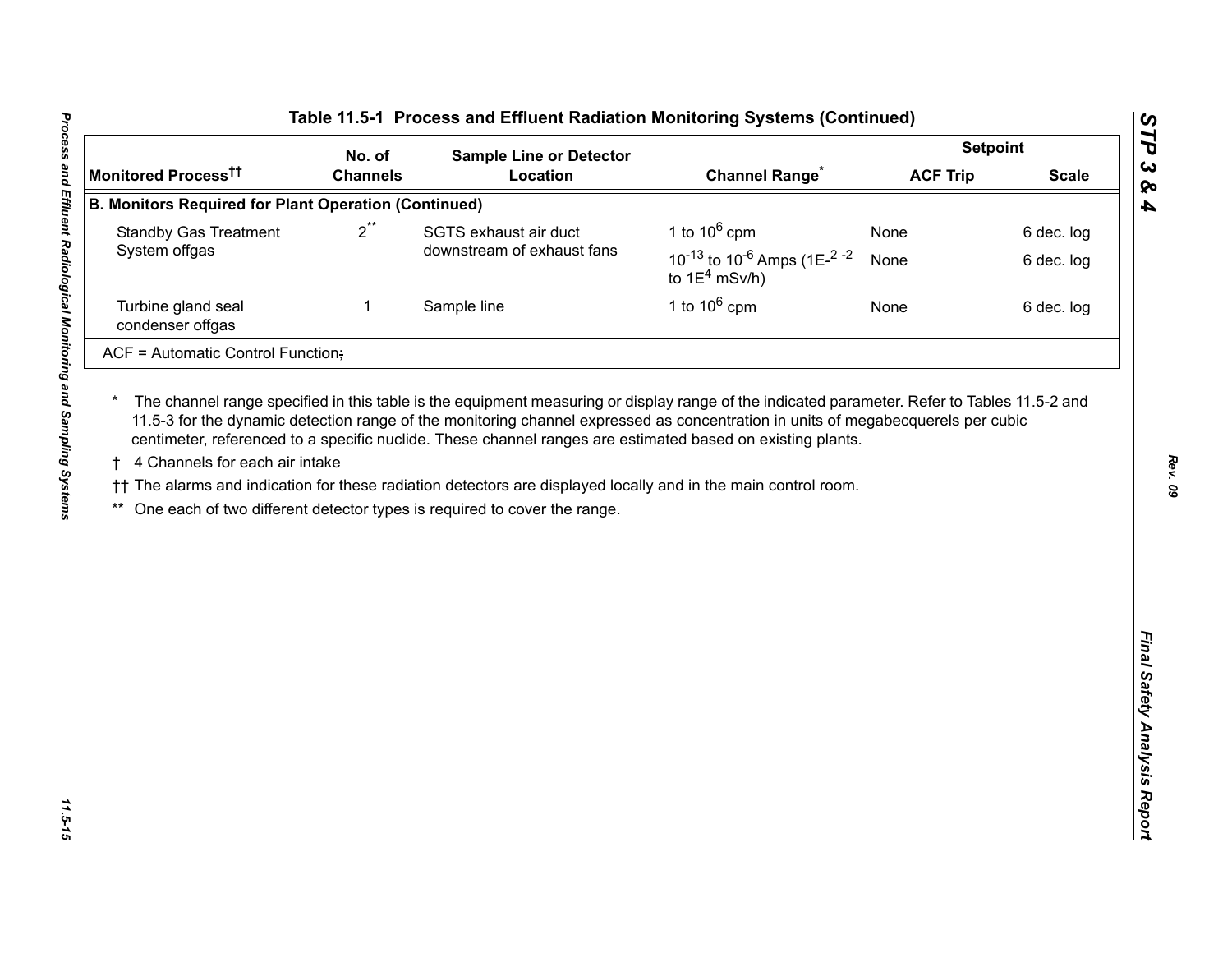| <b>Radiation Monitor</b>                | Configuration                 | <b>Dynamic Detection</b><br>Range <sup>*</sup>                        | Principal<br><b>Radionuclides</b><br><b>Measured</b> | Expected Activity <sup>†</sup>                     | <b>Alarms and Trips</b>                                             |
|-----------------------------------------|-------------------------------|-----------------------------------------------------------------------|------------------------------------------------------|----------------------------------------------------|---------------------------------------------------------------------|
| Offgas post-treatment                   | Offline                       | $3.7 \times 10^{-5}$ to 3.7<br>MBq/cm <sup>3</sup>                    | $Xe-133^{\ddagger}$<br>Cs-137<br>$I-131$             | $1.1 \times 10^{-3}$ MBq/cm <sup>3</sup>           | Flow H/L<br><b>DNSC/INOP</b><br>High<br>High-High<br>High-High-High |
| Offgas pre-treatment                    | Adjacent to sample<br>chamber | 3.7 x10 <sup>-5</sup> to 3.7x10 <sup>2</sup><br>MBq/cm <sup>3</sup>   | Noble gases fission<br>products                      | ~1.1x10 <sup>-2</sup> MBq/cm <sup>3</sup>          | High-High<br>High<br><b>DNSC/INOP</b><br>Flow H/L                   |
| Main steamline tunnel<br>area           | Adjacent to<br>steamlines     | $1.0x10^{-2}$ mSv/h to<br>$1.0x104$ mSv/h                             | Coolant activation gases   ~1 mSv/h                  |                                                    | High-High<br>High<br><b>DNSC/INOP</b><br><b>INOP</b>                |
| Charcoal vault                          | Inline                        | $3.7x10^{-5}$ to 37<br>MBq/cm <sup>3</sup>                            | Noble gases                                          | Negligible                                         | High<br>LowINOP                                                     |
| T/B vent exhaust                        | Inline                        | 3.7x10 <sup>-7</sup> to 3.7x10 <sup>-3</sup><br>MBq/cm <sup>3</sup>   | $Xe-133^{1}$<br>Xe-135                               | $\sim$ 1.48x10 <sup>-6</sup> MBq/cm <sup>3</sup>   | High<br><b>DNSC/INOP</b>                                            |
| Reactor Building vent<br>exhaust        | Inline                        | 3.7x10 <sup>-7</sup> to 3.7 x 10 <sup>-3</sup><br>MBq/cm <sup>3</sup> | Noble gases<br>$Xe-133^{\frac{1}{4}}$<br>Xe-135      | ~1.48x10 <sup>-6</sup> MBq/cm <sup>3</sup>         | High-High<br>High<br><b>DNSC/INOP</b>                               |
| Plant stack discharge<br>(normal range) | Offline                       | $3.7 \times 10^{-9}$ to $3.7 \times 10^{-3}$<br>MBq/cm <sup>3</sup>   | $Xe-133^{1}$<br>Cs-137<br>$I-131$                    | ~1.85x10 <sup>-6</sup> MBq/cm <sup>3</sup>         | High-High<br>High<br><b>DNSC/INOP</b><br>Flow H/L                   |
| Plant stack (high-<br>range)            | Offline                       | $3.7x10^{-4}$ to 3.7x10 <sup>3</sup><br>MBq/cm <sup>3#</sup>          | $Xe-133^{\ddagger}$                                  | $~1.85x10E-$ <sup>6-6</sup><br>MBq/cm <sup>3</sup> | Flow H/L<br><b>DNSC/INOP</b><br>High<br>High-High                   |

*Rev. 09*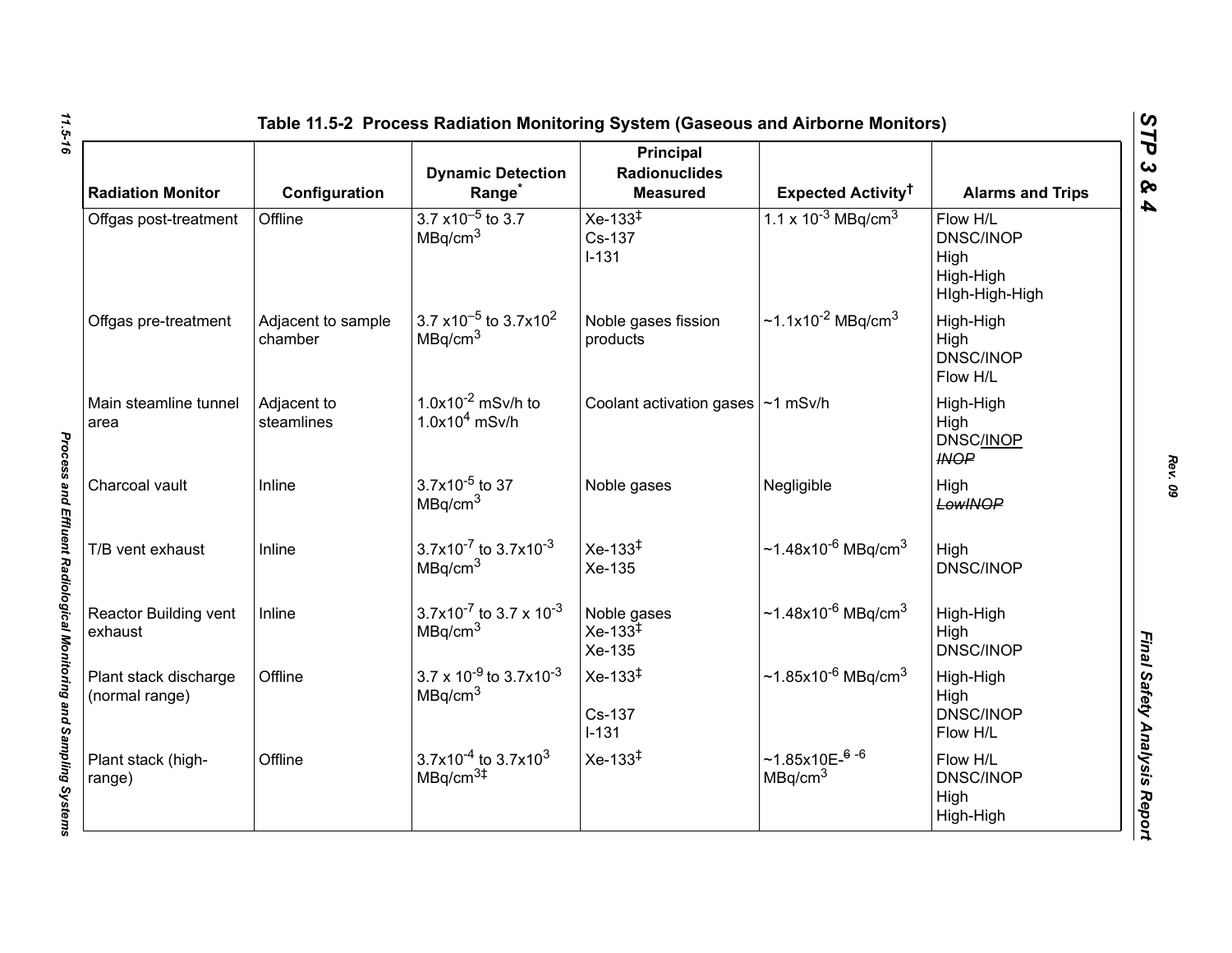<span id="page-16-0"></span>

| <b>Radiation Monitor</b>                                 | Configuration                             | <b>Dynamic Detection</b><br>Range <sup>*</sup>                                                                                                                                | <b>Principal</b><br><b>Radionuclides</b><br><b>Measured</b> | Expected Activity <sup>†</sup>                                                                                                              | <b>Alarms and Trips</b>                    |
|----------------------------------------------------------|-------------------------------------------|-------------------------------------------------------------------------------------------------------------------------------------------------------------------------------|-------------------------------------------------------------|---------------------------------------------------------------------------------------------------------------------------------------------|--------------------------------------------|
| Radwaste Building<br>ventilation exhaust                 | Offline                                   | $3.7 \times 10^{-9}$ to 3.7 x 10 <sup>-3</sup><br>MBq/cm <sup>3</sup>                                                                                                         | Xe-133 $\overline{ }$<br>Cs-137<br>$I-131$                  | $\sim$ 3.7x10 <sup>-7</sup> MBq/cm <sup>3</sup>                                                                                             | High-High<br>High<br>DNSC/INOP<br>Flow H/L |
| Gland seal condenser<br>exhaust discharge                | Offline                                   | 3.7x10 <sup>-9</sup> to 3.7x10 <sup>-3</sup><br>MBq/cm <sup>3</sup>                                                                                                           | Xe-133<br>$Cs - 137^{\ddagger}$<br>$I-131$                  | $\sim$ 3.7x10 <sup>-8</sup> MBq/cm <sup>3</sup>                                                                                             | High-High<br>High<br>DNSC/INOP<br>Flow H/L |
| Control Bldg. HVAC air<br>intake                         | Inline                                    | $3.7x10^{-7}$ to $3.7x10^{-3}$<br>MBq/cm <sup>3</sup>                                                                                                                         | $Xe-133†$                                                   | Negligible                                                                                                                                  | High-High<br>High<br>DNSC/INOP             |
| <b>Standby Gas</b><br><b>Treatment System</b><br>exhaust | Offline                                   | $3.7x10^{-9}$ to $3.7x10^{-3}$<br>MBq/cm <sup>3</sup>                                                                                                                         | Noble gases<br>$Cs - 137^{\ddagger}$<br>$I-131$             | $\sim$ 1.85x10 <sup>-8</sup> MBq/cm <sup>3</sup>                                                                                            | High-High<br>High<br>DNSC/INOP<br>Flow H/L |
|                                                          | Inline                                    | $3.7x10^{-4}$ to 3.7x10 <sup>3</sup><br>MBq/cm <sup>3#</sup>                                                                                                                  | Noble gases                                                 | $\sim$ 1.85x10 <sup>-8</sup> MBq/cm <sup>3</sup>                                                                                            | High-High<br>High<br>DNSC/INOP             |
| Fuel handling area<br>exhaust                            | Inline                                    | $3.7x10^{-5}$ to $3.7x10^{-1}$<br>MBq/cm <sup>3</sup>                                                                                                                         | Noble gases                                                 | $\sim$ 2.22x10 <sup>-4</sup> MBq/cm <sup>3</sup>                                                                                            | High-High<br>High<br>DNSC/INOP             |
| $\ddagger$                                               | Sensitivity based upon this radionuclide. | calculation is based on vendor supplied info (sensitivity of the monitor), these values are estimated.<br>Expected activities are estimated and are based on existing plants. |                                                             | Dynamic Detection Range is calculated based on the radionuclides and the sensitivity of the radiation monitor to the radionuclides. As this |                                            |